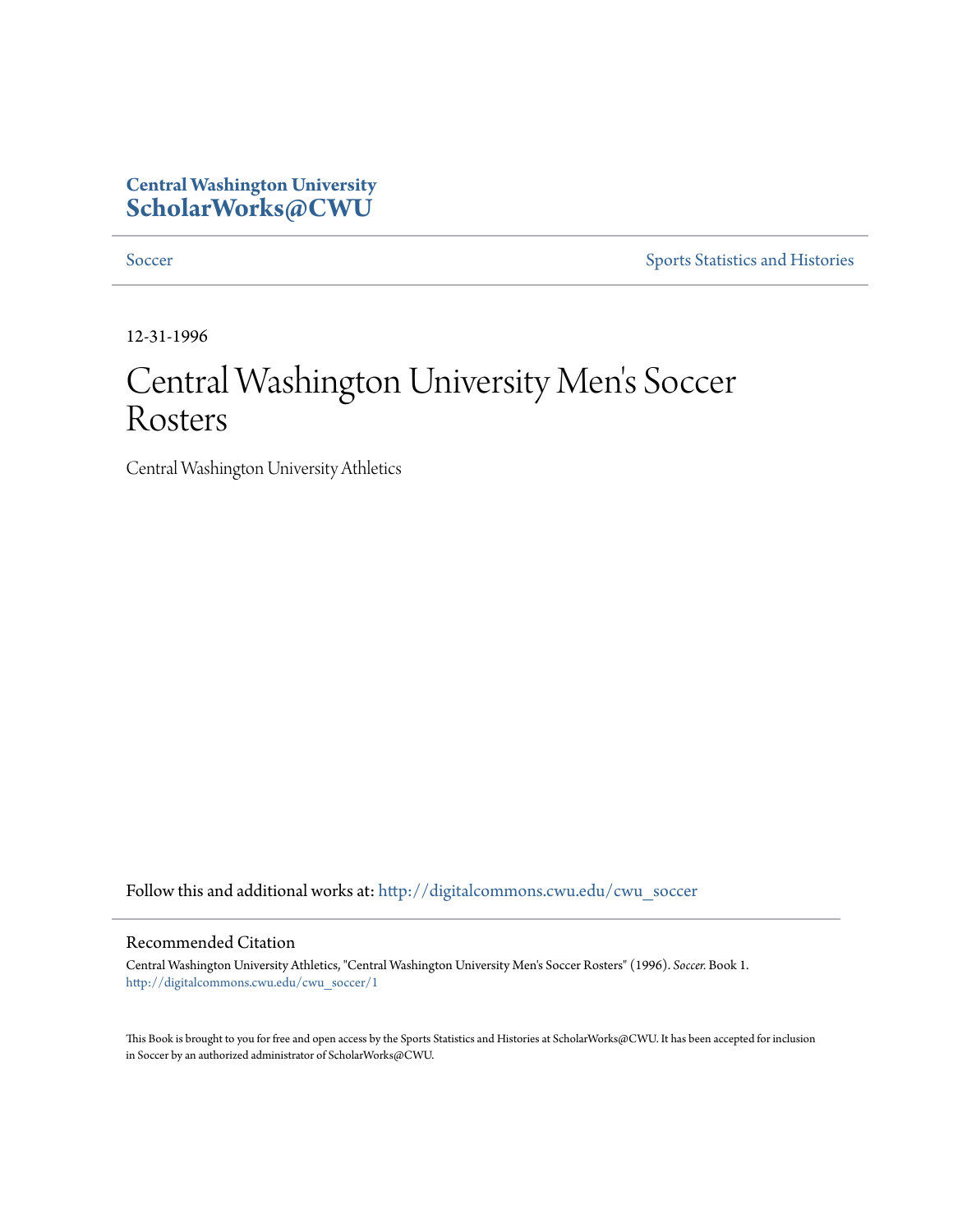| No.                     | Player Pos.              | Ht.          | Wt.         | Cl.      | Exp. | Hometown (School) |                   |                       |  |
|-------------------------|--------------------------|--------------|-------------|----------|------|-------------------|-------------------|-----------------------|--|
| $\theta$                | <b>Shawn Tobius</b>      |              | GK          | $6 - 1$  | 180  | Fr.               | <b>HS</b>         | Yakima                |  |
| (Eisenhower)            |                          |              |             |          |      |                   |                   |                       |  |
| $\mathbf{1}$            | John Reck                | GK           | $5 - 8$     | 155      | So.  | 1 <sub>V</sub>    | Richland          |                       |  |
| $\overline{2}$          | Jason Gile               | Def          | $5 - 11$    | 175      | Jr.  | 2V                | Redmond           |                       |  |
| 3                       | Cory Little              | $\mathbf{F}$ | $5-9$       | 145      | Fr.  | HS                | Bellevue          |                       |  |
| (Sammamish)             |                          |              |             |          |      |                   |                   |                       |  |
| $\overline{4}$          | Lance Ledford            |              | $\mathbf F$ | $5-11$   | 170  | Jr.               | JC                | Marysville            |  |
| (Pilchuck - Edmonds CC) |                          |              |             |          |      |                   |                   |                       |  |
| 5                       | Jim Dempsey D-MF         |              | $6-0$       | 185      | Jr.  | JC                |                   | Tacoma (Clover Park   |  |
| - Tacoma CC)            |                          |              |             |          |      |                   |                   |                       |  |
| 6                       | Nic Reep                 | <b>MF</b>    | $5 - 8$     | 165      | Sr.  | 1V                |                   | Richland (SFCC)       |  |
| 7                       | Jason Green              | $MF-D$       | $5-9$       | 155      | Fr.  | HS                | <b>Moses Lake</b> |                       |  |
| 8                       | Seth Timbers F           |              | $5 - 11$    | 165      | Jr.  | JC                |                   | Sumner (Green         |  |
| River)                  |                          |              |             |          |      |                   |                   |                       |  |
| 9                       | Slade Murphy F           |              | $6 - 2$     | 195      | Jr.  | 2V                | Sumner            |                       |  |
| 10                      | Nate Sabari Def          |              | $5-81/2$    |          | 145  | So.               | 1 <sub>V</sub>    | Yakima                |  |
| (Eisenhower)            |                          |              |             |          |      |                   |                   |                       |  |
| 11                      | Jason Timm               | Def          | $6-1$       | 160      | So.  | 1 <sub>V</sub>    |                   | Moxee (East Valley)   |  |
| 12                      | Craig Hawley Def         |              | $5 - 10$    | 160      | Fr.  | HS                |                   | Bellevue (Newport)    |  |
| 13                      | <b>Christian Silvers</b> |              | MF          | $5 - 10$ | 165  | So.               | IC                | Pasco                 |  |
| (Bellevue CC)           |                          |              |             |          |      |                   |                   |                       |  |
| 14                      | Cris Fastrup F           |              | $5-8$       | 155      | Sr.  | 1 <sub>V</sub>    | Renton            |                       |  |
| 15                      | Tom Adolphson            |              | MF          | $5 - 7$  | 145  | Fr.               | <b>HS</b>         | Vancouver             |  |
| (Fort Vancouver)        |                          |              |             |          |      |                   |                   |                       |  |
| 16                      | <b>Casey Rein</b>        | MF           | $6 - 2$     | 180      | Sr.  | 2V                |                   | Bellevue (Interlake - |  |
| Liberty)                |                          |              |             |          |      |                   |                   |                       |  |
| 17                      | <b>Rick Gliniak</b>      | Def          | $6-0$       | 168      | Fr.  | HS                | Oak Harbor        |                       |  |
| 18                      | Matt Morton MF           |              | $6 - 1$     | 155      | Jr.  | 2V                | Kennewick         |                       |  |
| (Kamiakin)              |                          |              |             |          |      |                   |                   |                       |  |
| 19                      | <b>Scott McDermott</b>   |              | MF          | $5 - 8$  | 165  | So.               | 1 <sub>V</sub>    | Ellensburg            |  |
| 20                      | Jeff Rawlins             | MF           | $5-9$       | 157      | Jr.  | JC                | Gig Harbor        |                       |  |
| (Peninsula - Tacoma CC) |                          |              |             |          |      |                   |                   |                       |  |
| 21                      | Mark Henson MF           |              | $6 - 0$     | 170      | Sr.  | 2V                |                   | E. Wenatchee          |  |
| (Eastmont)              |                          |              |             |          |      |                   |                   |                       |  |

Head Coach - Greg Sambrano (9th year, 60-53-9). Assistant - Mike Rundquist (3rd year), John Maloney (1st), Nate Nelson (1st).

## 1996

No. Player Pos. Ht. Wt. Cl. Exp. Hometown (School)